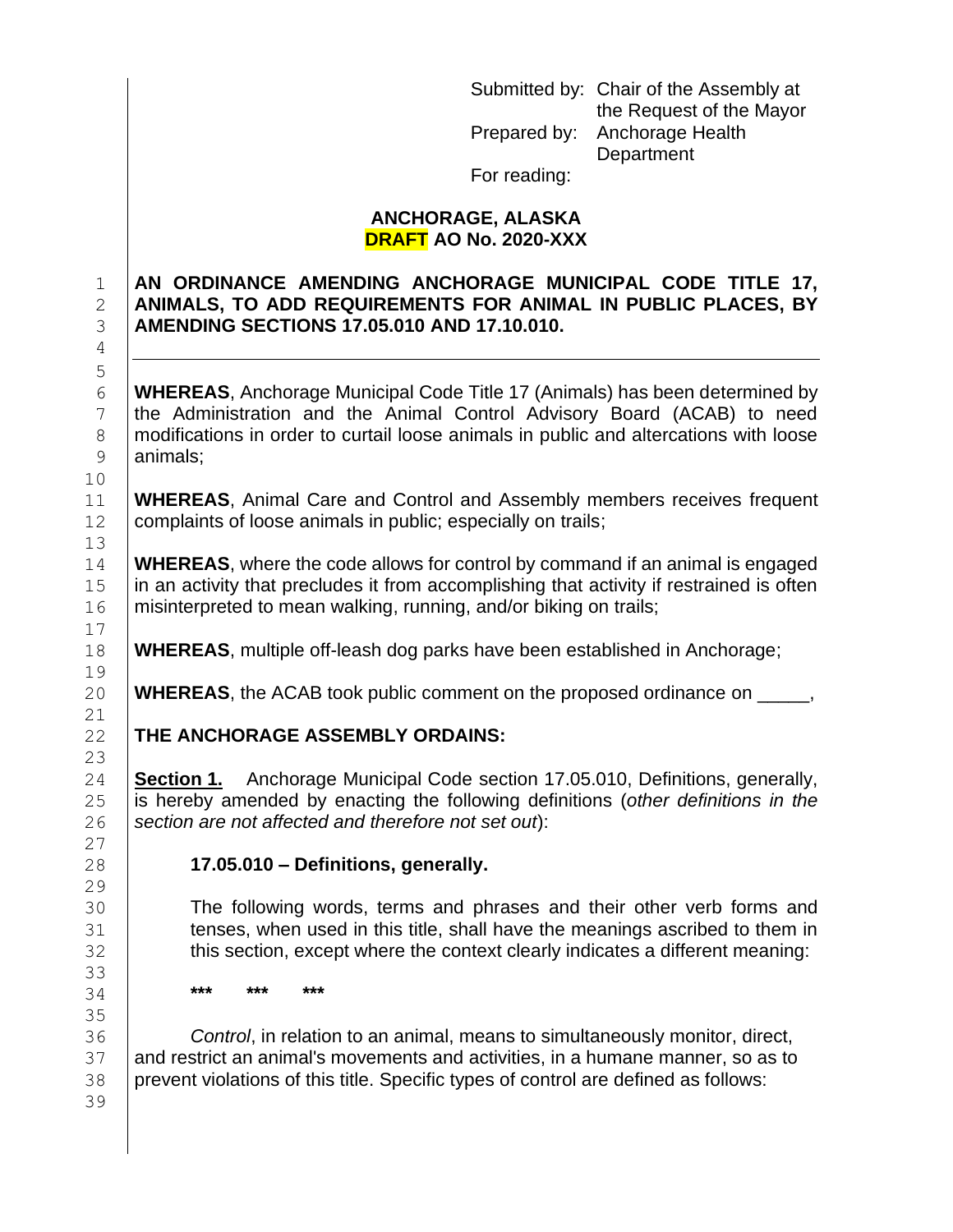**\*\*\* \*\*\* \*\*\*** 3. *Control by leash* means to control an animal by securely attaching a leash, [CHAIN OR AN ITEM] which is physically capable of restraining **the animal, [INCLUDING ELECTRONIC COLLAR, TO THE ANIMAL]**  $6 \mid$  and which is in the secure possession of or attached directly or indirectly  $7 \mid$  to a person physically and mentally capable of monitoring, directing and **Fig. 3** restricting the animal's movements and activities; or 4. *Control by attachment* means to control an animal by [A HARNESS OR OTHER SIMILAR DEVICE ATTACHED] attaching the animal directly or **indirectly to a person or immovable object by means of a [CHAIN,] leash** 12 | **[OR SIMILAR DEVICE]** in such a manner that: **Fig. 2 a.** When the animal is on private property, it cannot travel off the **Fig. 2** private property on which the immovable object is located, or into **15 any public vehicular or pedestrian way, or other public easement;**  or **b.** When the animal is on public property, the animal is temporarily **Fig. 2** attached in such a manner that it cannot travel more than three feet from the immovable object and is not unattended by the **b** owner; or [5*. CONTROL BY HARNESS* MEANS TO CONTROL AN ANIMAL BY A 22 | HARNESS OR OTHER SIMILAR DEVICE ATTACHED DIRECTLY OR 23 | INDIRECTLY TO A PERSON OR OBJECT DURING AN EVENT OF 24 | COMPETITION, TRAINING, DEMONSTRATION, OR SHOW.] **\*\*\* \*\*\* \*\*\* Public Place means any municipal land (as defined in Sec. 25.10.010) and** 29 includes: streets, sidewalks, trails, parks, playgrounds, sports fields, parking **Fig. 20** areas, and any other public place which has not been designated as an off- leash area. **\*\*\* \*\*\* \*\*\*** (AO No. 2001-158(S-4), § 1, 1-1-03; AO No. 2004-86, § 1, 5-18-04; AO No. 2009-88, § 1, 9-10-09; AO No. 2013-142, § 1, 12-17-13; [AO No. 2016-55, §](https://library.municode.com/ak/anchorage/ordinances/code_of_ordinances?nodeId=776105)  [2, 6-7-16 ;](https://library.municode.com/ak/anchorage/ordinances/code_of_ordinances?nodeId=776105) AO No. [2017-87 ,](https://library.municode.com/ak/anchorage/ordinances/code_of_ordinances?nodeId=842192) § 1, 6-13-17; AO No. [2018-112 ,](https://library.municode.com/ak/anchorage/ordinances/code_of_ordinances?nodeId=960912) § 1, 1-15-19; 37 | AO No. 2019-91(S-1), § 1, 12-3-19) **Section 2.** Anchorage Municipal Code section 17.10.010, Animals in public places, is hereby amended to read as follows (*the remainder of the section is not affected and therefore not set out*): **17.10.010 Animals in public places.** 45 A. It is unlawful for any animal to be in a public place unless it is *controlled by a leash*, and in the control of a person competent to **Figure 1** restrain the animal except: 48 | 1. Control of an animal by command is allowed if the following 3 conditions are met: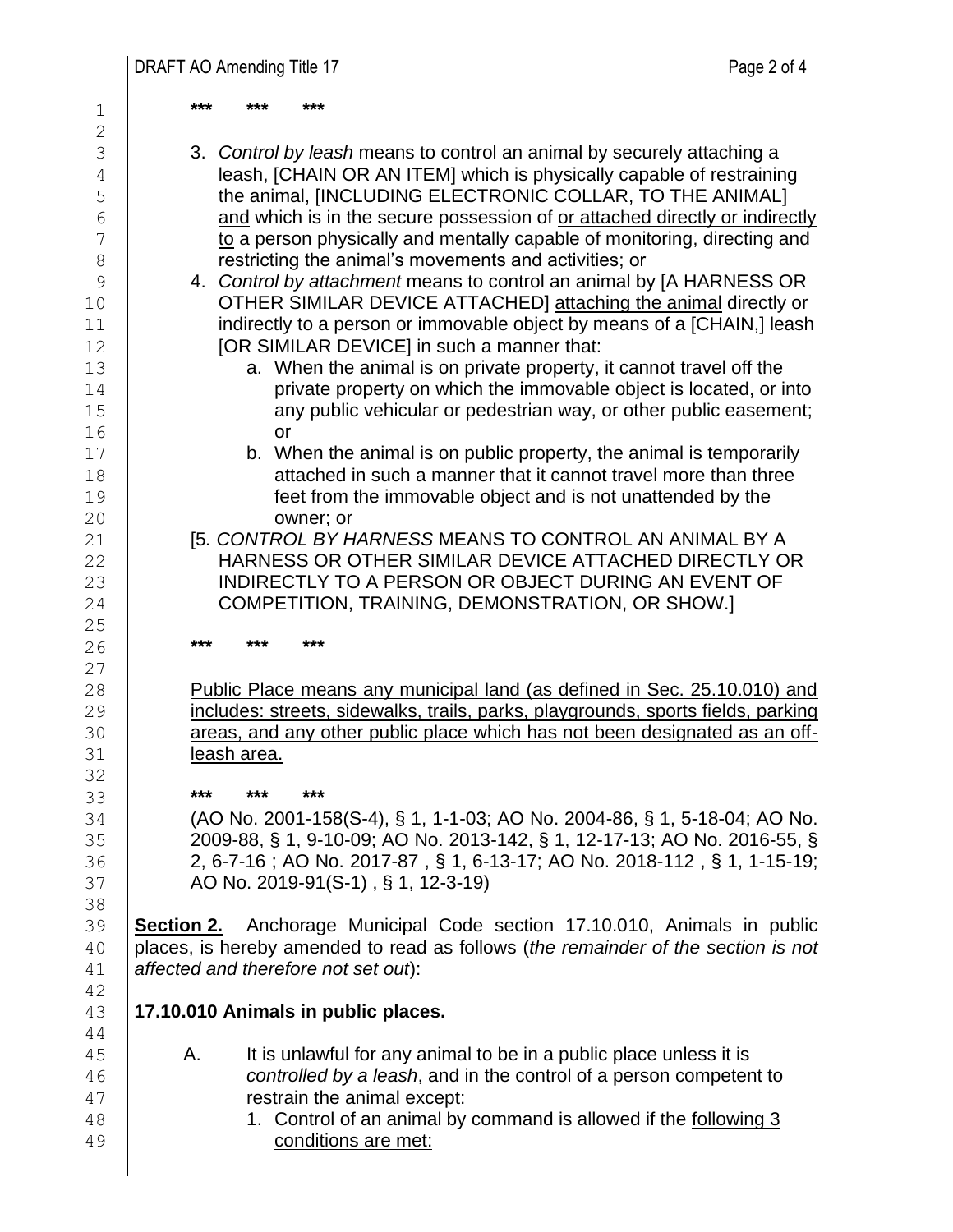| 1             | a. the animal is engaged in an activity that precludes it from          |
|---------------|-------------------------------------------------------------------------|
| $\mathbf{2}$  | accomplishing that activity if restrained, and                          |
| 3             | b. the animal is not on a sidewalk, street, multi-use trail or          |
| 4             | path, or in a residential area, and [THE ANIMAL IS IN AN                |
| 5             | AREA NORMALLY ASSOCIATED WITH THAT ACTIVITY,                            |
| $\epsilon$    | AND <sub>1</sub>                                                        |
| 7             | $c$ the activity is conducted in a manner that [MINIMIZES]              |
| $8\,$         | does not impact [WITH] the general public;                              |
| $\mathcal{G}$ | 2. A dog may be unconfined in areas sanctioned by the municipality      |
| $10$          | as off leash dog areas. The owner or custodian of a dog,                |
| 11            | unconfined in an off leash dog area, must have a leash restraint        |
| 12            | immediately available for the physical control of the dog and be        |
| 13            | physically capable of controlling the dog;                              |
| 14            | 3. An animal, at shows and events, may be unconfined or                 |
| 15            | unleashed during the time of the demonstration in a manner              |
| 16            | which does not pose a threat to public health and safety or the         |
| 17            | safety of other animals;                                                |
| 18            | 4. An animal may be humanely controlled by attachment                   |
| 19            | [ATTACHED IN OR TO A VEHICLE] to an immovable object in a               |
| 20            | public place, provided the animal may not:                              |
| 21            | a. Be capable of removing or detaching itself from the object           |
| 22            | [VEHICLE];                                                              |
| 23            | b. Be attached so as to fall, jump, be thrown from or                   |
| 24            | dragged by a [THE] vehicle;                                             |
| 25            | c. Be exposed to prolonged inclement weather; or                        |
| 26            | d. Pose a threat to public health and safety or the safety of           |
| 27            | other animals.                                                          |
| 28            | An animal may be humanely contained inside an attended or<br>5.         |
| 29            | locked, fully enclosed container.                                       |
| 30            |                                                                         |
| 31            | (AO No. 2001-158(S-4), § 1, 1-1-03)                                     |
| 32            |                                                                         |
| 33            |                                                                         |
| 34            | PASSED AND APPROVED by the Anchorage Assembly this _____ day of         |
| 35            | $\sim$ 2020.                                                            |
| 36            |                                                                         |
| 37            |                                                                         |
| 38            |                                                                         |
| 39            | Chair of the Assembly                                                   |
| 40            |                                                                         |
| 41            | ATTEST:                                                                 |
| 42            |                                                                         |
| 43            |                                                                         |
| 44            |                                                                         |
| 45            | <b>Municipal Clerk</b>                                                  |
| 46            |                                                                         |
| 47            |                                                                         |
| 48            | Items in brackets and capitalized are to be deleted, [REMOVE FROM CODE] |
| 49            |                                                                         |